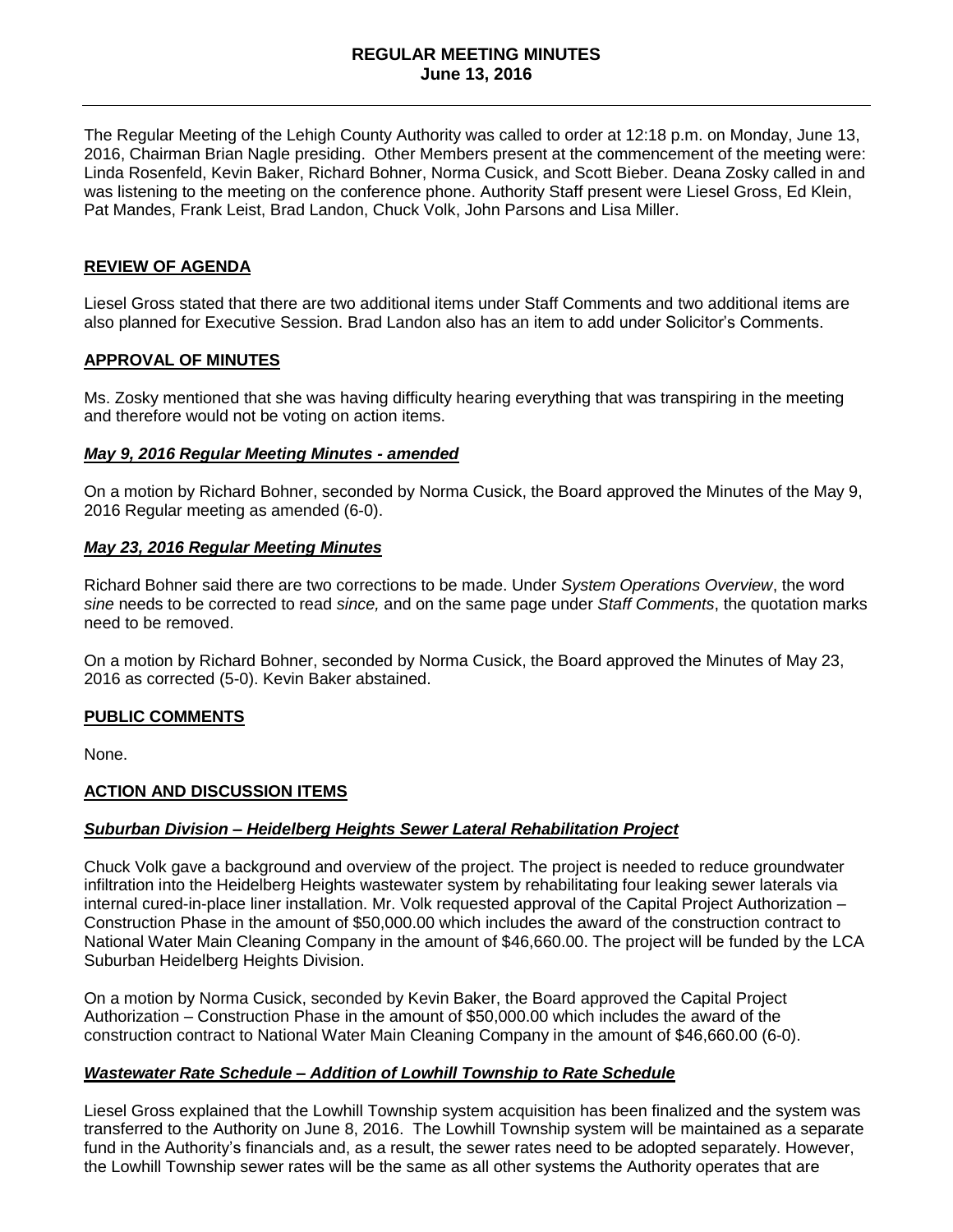connected to the Western Lehigh Interceptor. Ms. Gross asked for approval of the updated schedule of wastewater rates for the Lowhill Township System as presented.

On a motion by Linda Rosenfeld, seconded by Norma Cusick, the Board approved the updated schedule of Wastewater Rates for the Lowhill Township System as presented (6-0).

## *Administrative Order – Discussion of Future Board Presentations*

Liesel Gross explained that Authority staff and project consultants are preparing for public presentation of the status of planning efforts related to addressing sanitary sewer overflows throughout the system tributary to the Kline's Island Wastewater Treatment Plant in Allentown. Several municipalities in Western Lehigh County have expressed their desire to begin discussions with their communities and the Authority would also like to present similar information to its Board and the public.

Pat Mandes informed the Board that there will be a meeting at the Authority on June 14, 2016 with representatives from the Environmental Protection Agency (EPA), Department of Environmental Protection (DEP), the Authority, Authority signatories, and the City of Allentown. The purpose of the meeting is to update EPA and DEP with corrective action plans under development by the Authority, its municipal signatories and City of Allentown. The plans will be presented to EPA and DEP in general terms, to solicit feedback from the regulators prior to seeking public input or municipal approvals. After receiving feedback from EPA and DEP, the Authority and its signatories will finalize a presentation of current efforts for communication with the public, municipal and authority boards and counsels. Liesel Gross stated that the Authority is only one of many signatories participating in this collaborative effort, and the signatories are working together to present one combined final plan.

Ms. Gross said that discussion is required by the Board as to how they would like to receive the presentation and how to incorporate public input at a meeting. Staff is proposing that the Board conduct this meeting at night as its first "Special Purpose Meeting" of 2016 to allow for broader public participation.

Board discussion occurred on how they would like to conduct the meeting.

The Board agreed to have a meeting in the evening on July 11 as an "event", and not an extension of its public Board meeting earlier that day, seeking input from the public. Ms. Gross said Staff will work out the details for the meeting.

# **PROJECT UPDATES/INFORMATION ITEMS**

Liesel Gross brought to the attention of the Board items for upcoming meetings.

Norma Cusick asked about the status of the plan for Walmart on Rt. 309 and Richard Bohner asked about the Strawberry Ridge system, both in North Whitehall Township. Frank Leist said that both of these plans have been removed from the Authority's agenda for the foreseeable future.

Chairman Nagle asked about an update regarding an article on new investment strategies for municipalities. Ed Klein will look into it and make recommendations to the Board.

### **FINANCIAL REVIEW**

None.

### **SYSTEM OPERATIONS OVERVIEW**

None.

# **STAFF COMMENTS**